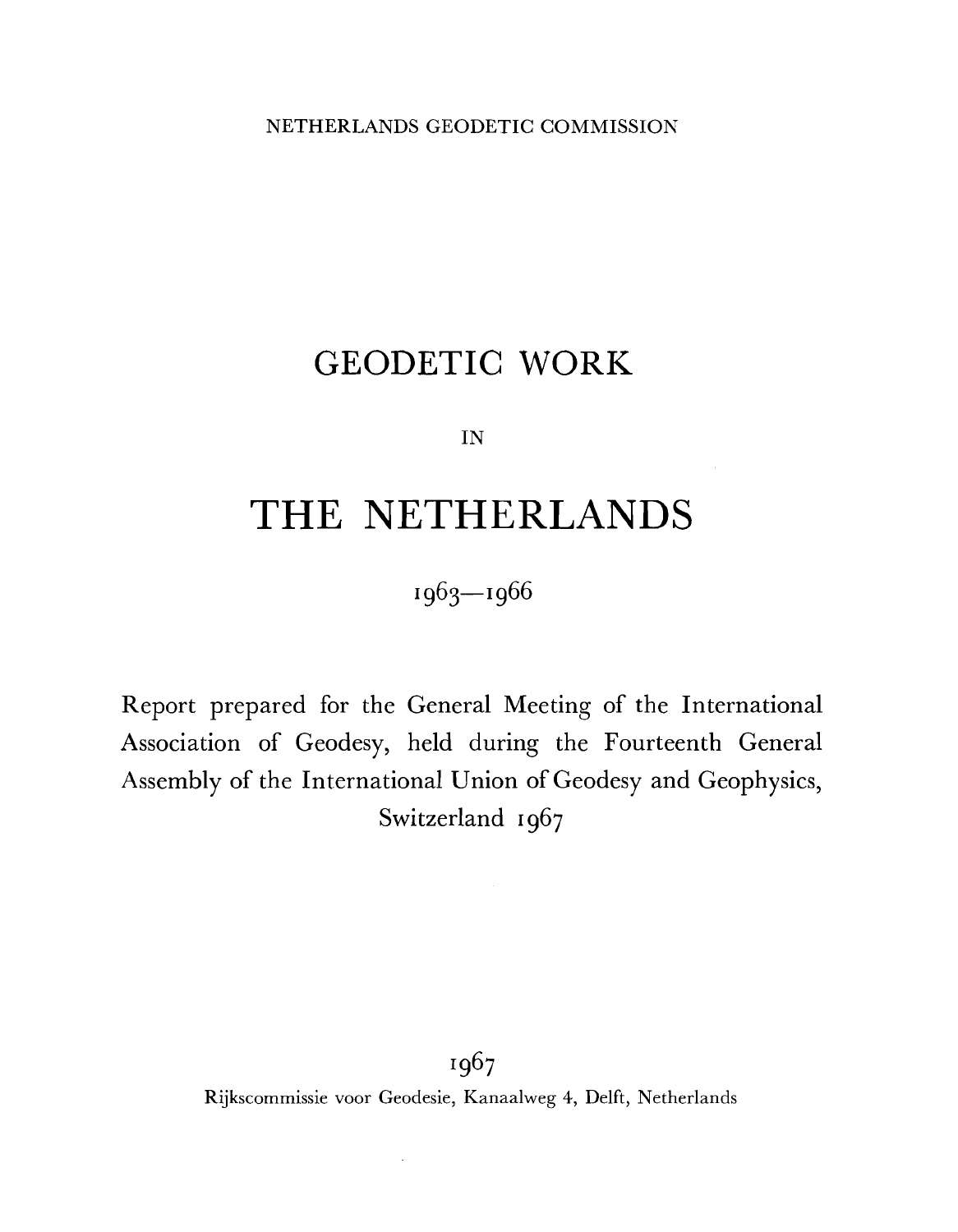$\label{eq:2.1} \frac{1}{\sqrt{2}}\int_{\mathbb{R}^3}\frac{1}{\sqrt{2}}\left(\frac{1}{\sqrt{2}}\int_{\mathbb{R}^3}\frac{1}{\sqrt{2}}\left(\frac{1}{\sqrt{2}}\int_{\mathbb{R}^3}\frac{1}{\sqrt{2}}\right)\frac{1}{\sqrt{2}}\right)\frac{1}{\sqrt{2}}\,d\mu$ 

 $\label{eq:2.1} \frac{1}{\sqrt{2}}\int_{\mathbb{R}^3}\frac{1}{\sqrt{2}}\left(\frac{1}{\sqrt{2}}\int_{\mathbb{R}^3}\frac{1}{\sqrt{2}}\left(\frac{1}{\sqrt{2}}\int_{\mathbb{R}^3}\frac{1}{\sqrt{2}}\right)\frac{1}{\sqrt{2}}\right)\frac{1}{\sqrt{2}}\,d\mu.$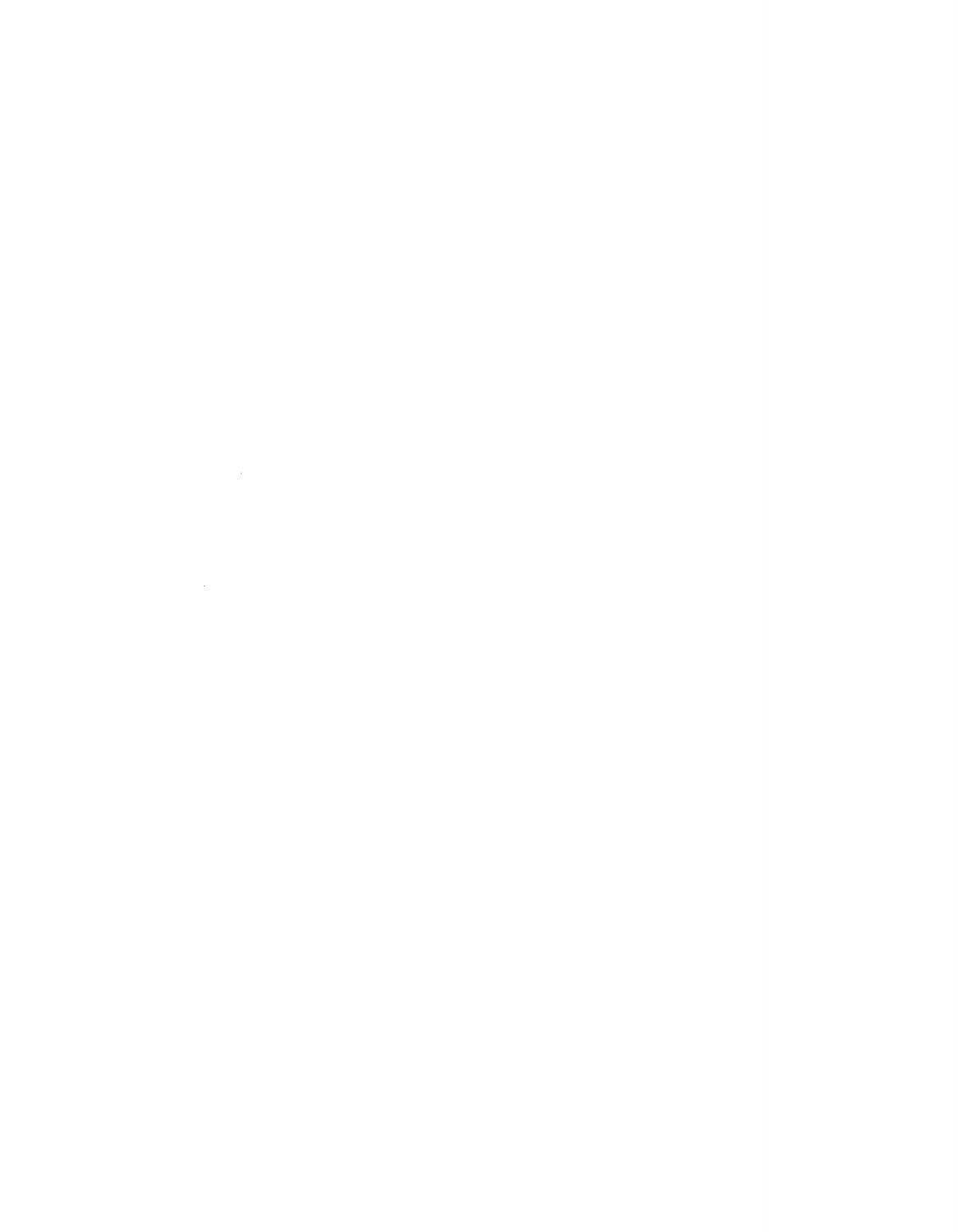# I GEOMETRICAL GEODESY

# 1.1 **Primary Triangulation, the Netherlands, 1st January 1963--31st December 1966**

A base extension net connecting the base line on the dam between Noord-Holland and Friesland (Afsluitdijk) to the primary points Eierland and Workum was measured in 1965-1966. The reconnaissance showed that because of the dam it was impossible to measure the directions connecting the points Eierland and Workum. To strengthen the figure, consisting of two single triangles, and to increase the possibility of checking, the points Sexbierum (primary point,) Burgwerd and Staveren were connected to these triangles. Fig. 1.1. shows the network chosen, This solution offered the opportunity of using the connecting network as a testnet for electronicand electro-optical distance measuring instruments.

Before starting the angular measurements in the network, test measurements were carried out in 1964 at the station Lorenzsluizen during four months in order to determine the best method to be applied and the best time of day or night for the angle measurements. The test measurements showed that it was not possible to combine directions over sea and over land at the same time and therefore it was decided to replace Schreiber's method, used in the primary network, by the method with reference mark. The test measurements proved also that the numerical results were not affected by differences in atmospheric circumstances.

In the summer of 1965 all angles in the network were measured, using two Wild T3 theodolites. Each angle was measured 48 times, in 24 positions of the horizontal circle, divided over at least 4 measuring periods. The measurements were performed just after sunrise and in the period before sunset. The results were not entirely satisfactory and for this reason the stations Lorentzsluizen, Workum and Staveren were partly remeasured in 1966.

# 1.2 **Bases**

#### 1.2.1 Base Afsluitdijk

In September 1965 a base line with a length of 24 km was measured on the Afsluitdijk between Noord-Holland and Friesland (fig. 1.1). The base is not a straight line but broken at two points, about 4 km from the Lorentzsluizen.

The two deflection points were determined by length measurement and by angle measurement from the point Lorentzsluizen. Permanent concrete pillars erected on top of the Stevinsluizen and Lorentzsluizen serve as begin- and endpoint of the base.

The base was measured with the aid of invar wires, twice by four different groups. The endpoints of the day-sections (1200 m) were marked by two concentric iron pipes, driven 1.5 m into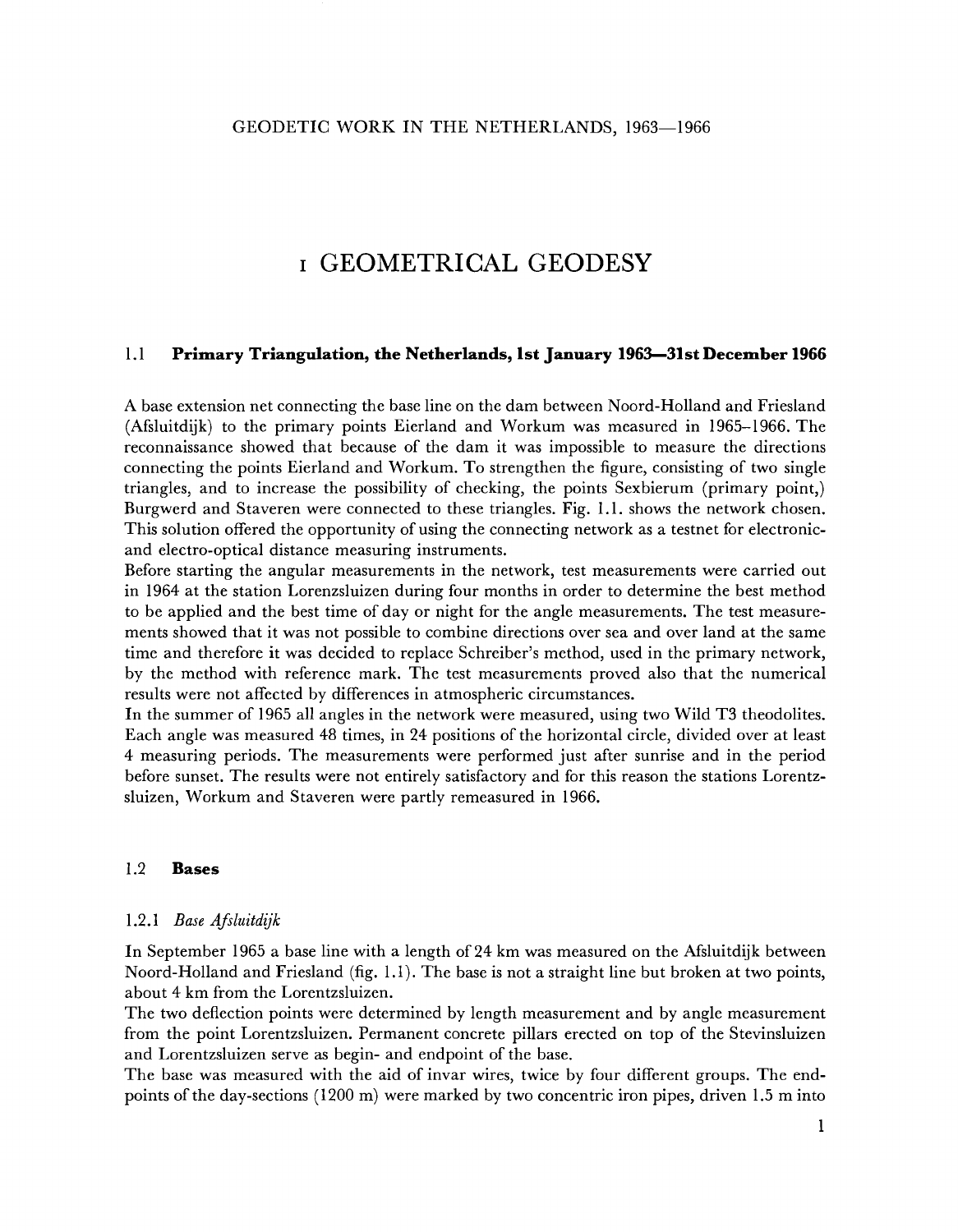

Figure 1.1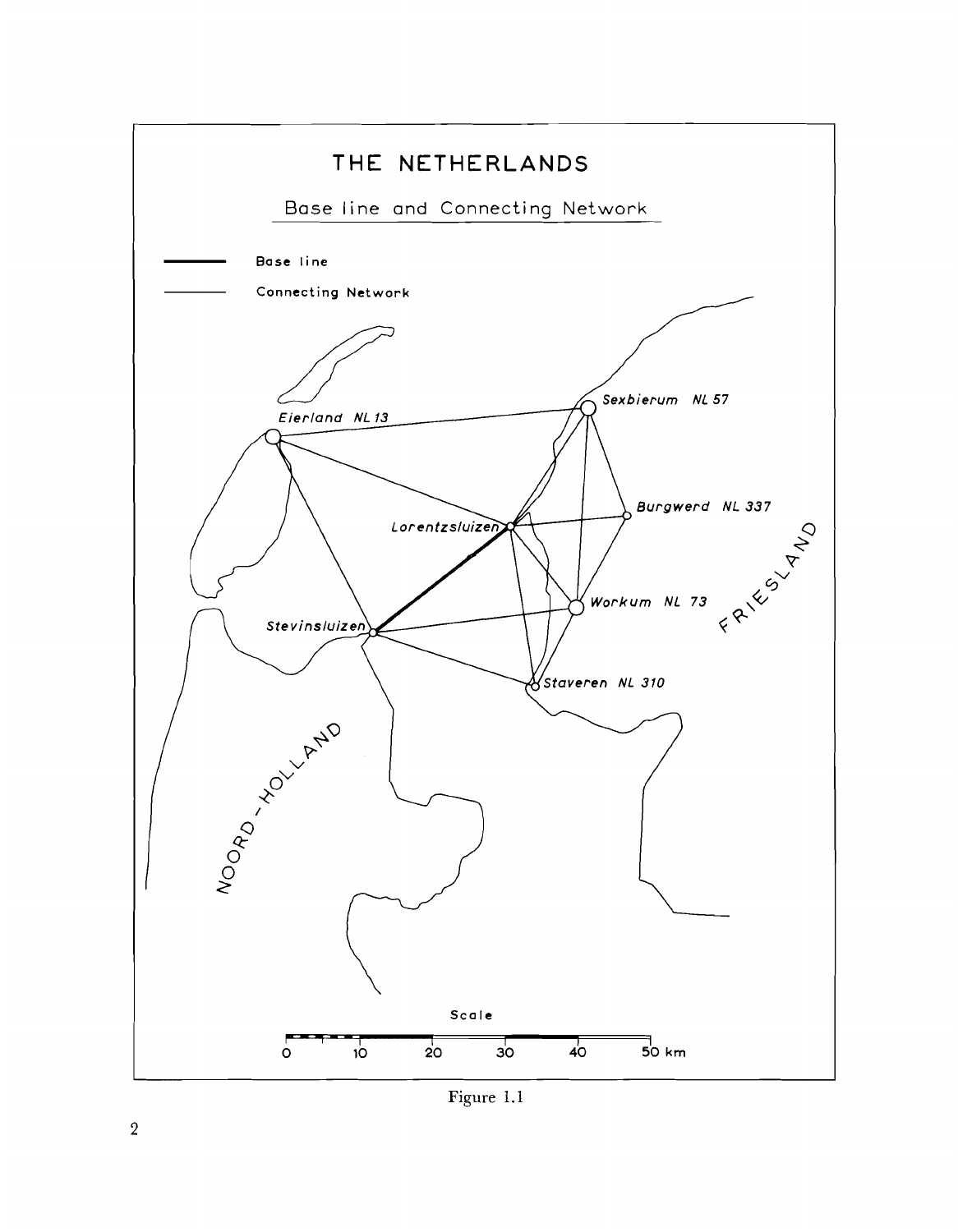the ground. The inner pipes were filled with concrete and provided with Jaderin marks. These points were not removed after the invar wire measurments and are now being used for standardization purposes. In the middle of the base at equal distances from the endpoints a concrete pillar was erected to study the accuracy of geodimeter measurements. A geodimeter NASM-4 was used for this purpose.

# 1.2.2 *Standard base* " *Loenermark"*

A report on the standard base "Loenermark", of which the length was determined by the interference method of Vaisala, was published in 1964.

# 1.2.3 *Publications*

BRUINS, G. J., Standard Base "Loenermark". Netherlands Geodetic Commission, Delft, 1964. 44 p. 11 fig.

# 1.3 **Triangulation and Trilateration Hydrographic Office, Royal Netherlands Navy, 1st January 1963-31st December 1966**

### 1.3.1 *The Netherlands*

The existing primary and secondary triangulation is the geodetic framework for hydrographic surveys in the estuaries and along and near the coast. Out of sight of land, positions of sounding in the North Sea are determined by radio position fixing, using the Decca Navigator, or whenever possible, systems of higher accuracy based on the same principles.

In coastal waters radio positioning is checked against geodetic position fixing. All systems in use enable positioning fixing better than the plotting accuracy on the scale of the chart, being for nautical charts 1 : 20,000 or smaller.

The work on determination and redetermination of conspicious second and third order points is continued.

All published nautical charts have by now been transferred to the European datum (first adjustment) and international ellipsoid.

## 1.3.2 *Surinam*

In 1964 an extensive hydrographic and oceanographic survey of river estuaries, coastal waters and continental shelf of Surinam has been started. A Decca Survey chain was established to enable position fixing beyond the range of landmarks. It is essential for the computation of the hyperbolic position lines, radiated by the system, to know the geodetic distance between the radio-transmitters as well as the angle between the base lines. As no triangulation network exists in Surinam to permit computation of the necessary data, it was decided to measure a traverse with a Wild T2 theodolite and a tellurometer, along the east-west connection, roughly parallel to the coastline. Astronomical azimuths at regular intervals were also observed and connected to the traverse. It appears, that several government services of Surinam are very interested in the results and are willing to assist in this operation.

By now field work is nearly finished and the computations will be completed in due course.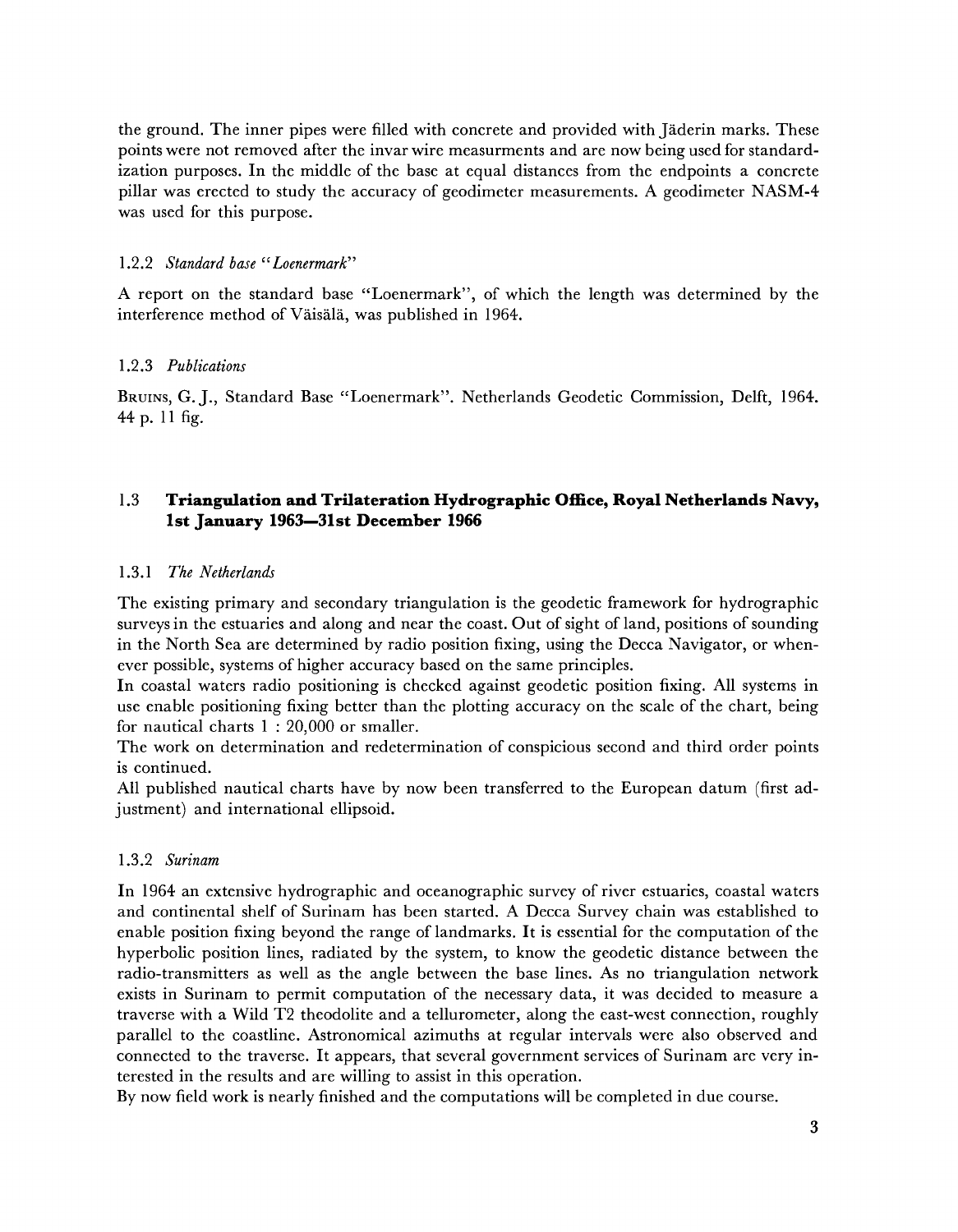# 1.4 **Computing Centre, Geodetic Institute of the Technological University Delft**

### 1.4.1 *General Information*

Statistical investigations on precision and accuracy of the base extension network of the Afsluitdijk-base were carried out.

The free adjustment of the Primary Triangulation, to be used in the European Triangulation, was practically completed. New computer programmes were developed for computations in the plane and on the ellipsoid, as well as for the general problems of least squares adjustment.

### 1.4.2 *Publications*

- ALBERDA, J. E., On the Importance of Decision Theory for Geodesists. Paper presented at the 2nd International Symposium on Geodetic Calculations, Brussels, 1966. 28 p. **3** fig. Tijdschrift voor Kadaster en Landmeetkunde, 'S-Gravenhage, 1967, No. **3.**
- BAARDA, W., Statistical Concepts in Geodesy. Paper presented at the 2nd International Symposium on Geodetic Calculations, Brussels, 1966. 67 p. 1 fig. Netherlands Geodetic Commission, Publications on Geodesy, New Series, Vol. 2, No. 4, Delft ,1967.
- KRIJGER, B. G. K., Basic Remarks on the Use of the Computer for Computations in the Plane. Paper presented at the 2nd International Symposium on Geodetic Calculations, Brussels, 1966. 25 p. **3** fig.
- KRUIF, J. C. P. DE, Computation of Geodesics on the Ellipsoid. Paper presented at the 2nd International Symposium on Geodetic Calculations, Brussels, 1966. 28 p. 4 fig. Tijdschrift voor Kadaster en Landmeetkunde, 'S Gravenhage, 1967, No. 4.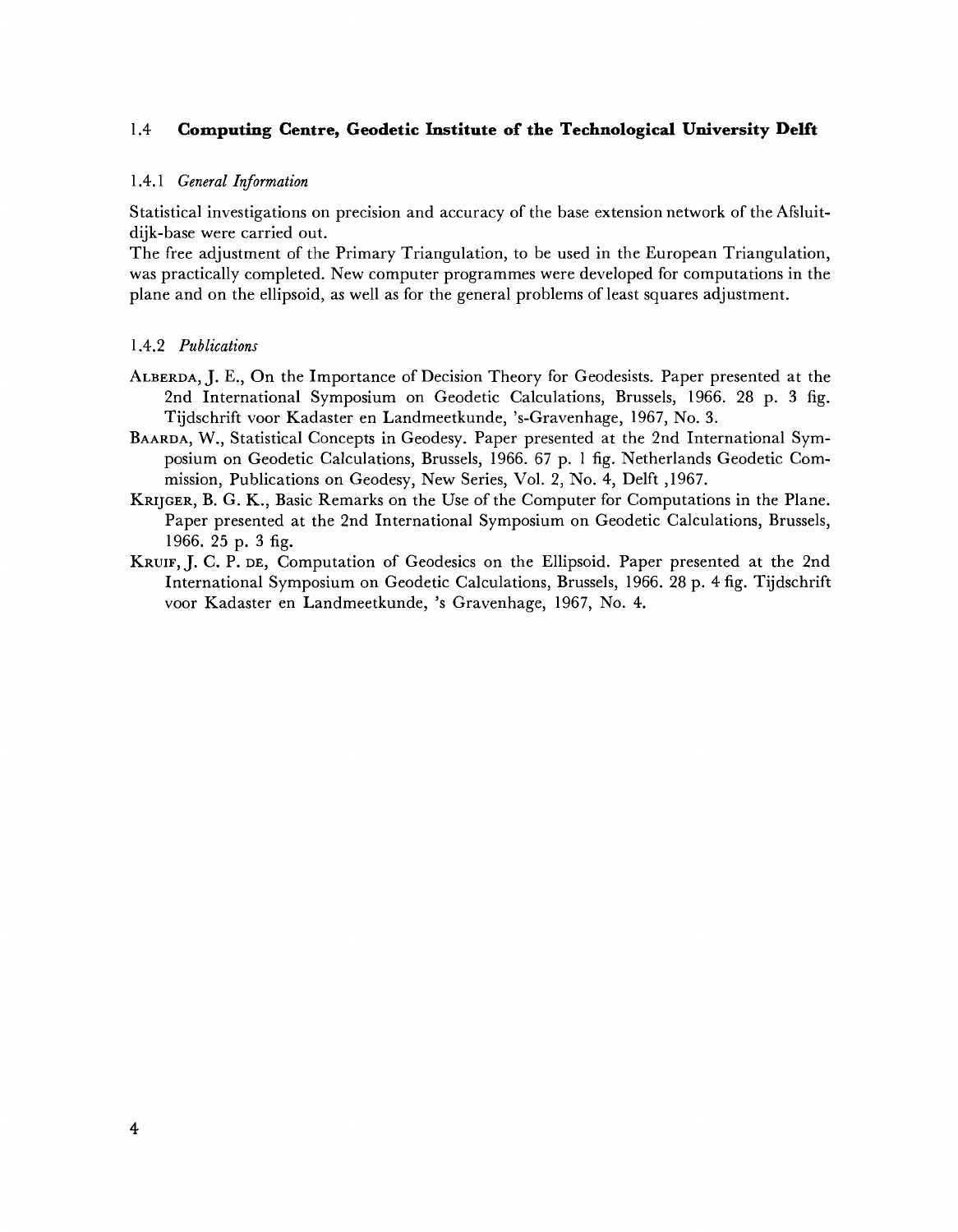# 2 LEVELLING AND MOVEMENT OF THE EARTH'S CRUST

# 2.1 **Precise levelling, the Netherlands, 1st January 1963-31st December 1966**

# 2.1.1 *General information*

In February 1963 a hydrostatic levelling around Lake IJsselmeer was carried out, making use of the occasion that the lake was covered by a thick ice-crust. The water level of the lake in holes cut in the ice was read at 9 stations simultaneously. Corrections for atmospheric pressure and for the attraction of the sun and the moon were applied.

The accuracy of this levelling was better than normal first-order levelling, so the measurements could be introduced in the adjustment of the Third Precise Levelling as a second step, which improved the accuracy of the north-eastern provinces with respect to Amsterdam.

In 1964 a total of 129 km of first-order levelling was measured to investigate recent crustal movements in an area of the province of Noord-Brabant which is traversed by a system of parallel faults.

In 1965 measurements were started to create a wide levelling network of a few circuits covering the whole country. This network will be measured by a series of concatenated levellings. The 7 km long lead pipe for this operation is laid out in the canals and rivers of the Netherlands and taken up again by a specially equipped ship.

The standard error of one measurement of 7 km is approx. 0.4 mm. which corresponds to a standard error of 0.15 mm/km.

By the end of 1966 the eastern north-south connection of the network (Groningen-Maastricht), comprising 67 set-ups, was completed.

In the period of the report a total of 3015 km of second-order levelling was carried out.

# 2.1.2 *Instruments*

The automatic instruments Zeiss Ni-2 and Jena Koni 007 together with invar staves and parallel plate micrometer are used with good results.

# 2.1.3 *Methods*

Apart from the introduction of hydrostatic levelling, methods have not been changed since the previous report.

# 2.1.4 *Datum of the network*

The datum of the network is Normaal Amsterdams Peil (N.A.P.) fixed by an underground benchmark at Amsterdam.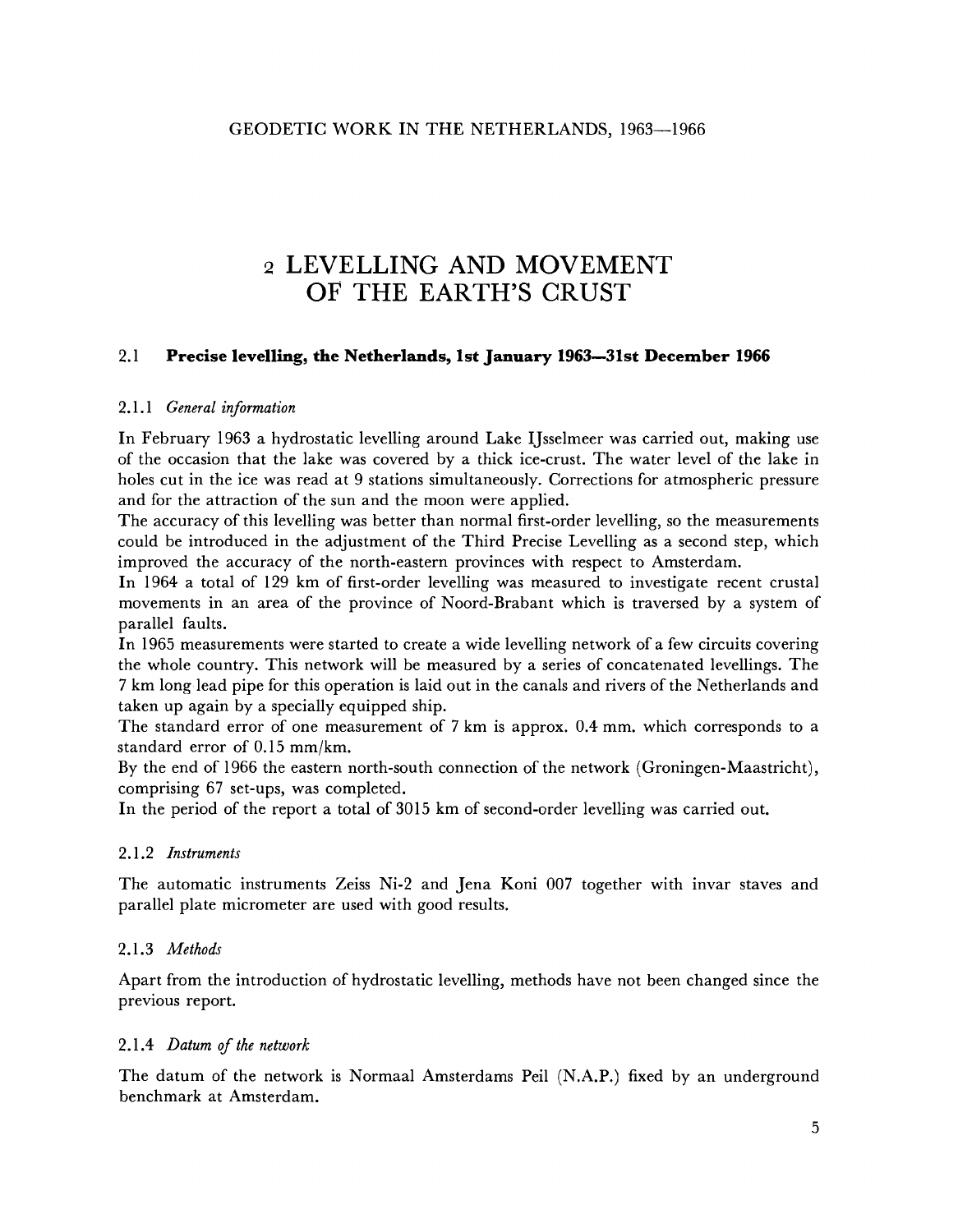#### 2.1.5 *Junctions with contiguous networks*

In August 1964 a new connection with Nordrhein-Westfalen was measured from Heinzberg (G.F.R.) to Nieuwstadt (Neth.). The connection point is Isenbruch  $(\varphi = 51^{\circ}02'35'')$ ,  $\lambda = 5^{\circ}52'25''$  E).

#### 2.1.6 *North- West European Levelling Adjustment*

All data of the Third Precise Levelling were handed over to Prof. NITTINGER (Hannover) for the joint adjustment of the Danish, North-West German, Netherlands and Belgian Levellings.

#### 2.1.7 *Special measurements*

Hydrostatic levelling to connect isolated tide gauges in the North Sea and the Rhine estuary with the levelling network was continued.

At the request of the "Wasser- und Schiffahrtsdirektion Bremen" and the "Bundesanstalt fur Gewasserkunde" three hydrostatic levellings (one of 9.8 km) were carried out in the Aussenweser (Weser estuary). These hydrostatic levellings connected the tide gauges of the lighthouses Alte Weser and Roter Sand with the German levelling net.

#### 2.1.8 *Publications*

WAALEWIJN, A., Hydrostatic Levelling in the Netherlands. Survey Review, No. 131, January 1964, pp. 212-221, No. 132, April 1964, pp. 267-276. 10 fig.

# 2.2 **Movements of the Earth's Crust**

#### 2.2.1 *General Information*

The subcommission Crustal Movements of the Netherlands Geodetic Commission studies within the framework of the Commission on Recent Movements of the Earth's Crust (Permanent Commission No. VII) crustal movements in the Netherlands.

The results of the first investigations were laid down in a report presented at the Second Symposium on Recent Crustal Movements held in 1965 at Aulanko (Finland).

#### 2.2.2 *Publications*

WAALEWIJN, A., Investigations into Crustal Movements in the Netherlands. Report presented at the Second Symposium on Recent Crustal Movements, Aulanko (Finland), 1965. 15 p. 4 fig. Netherlands Hydrographic Office, Hydrographic Newsletter, Vol. 1, No. 5, The Hague, 1966, pp. 247-263.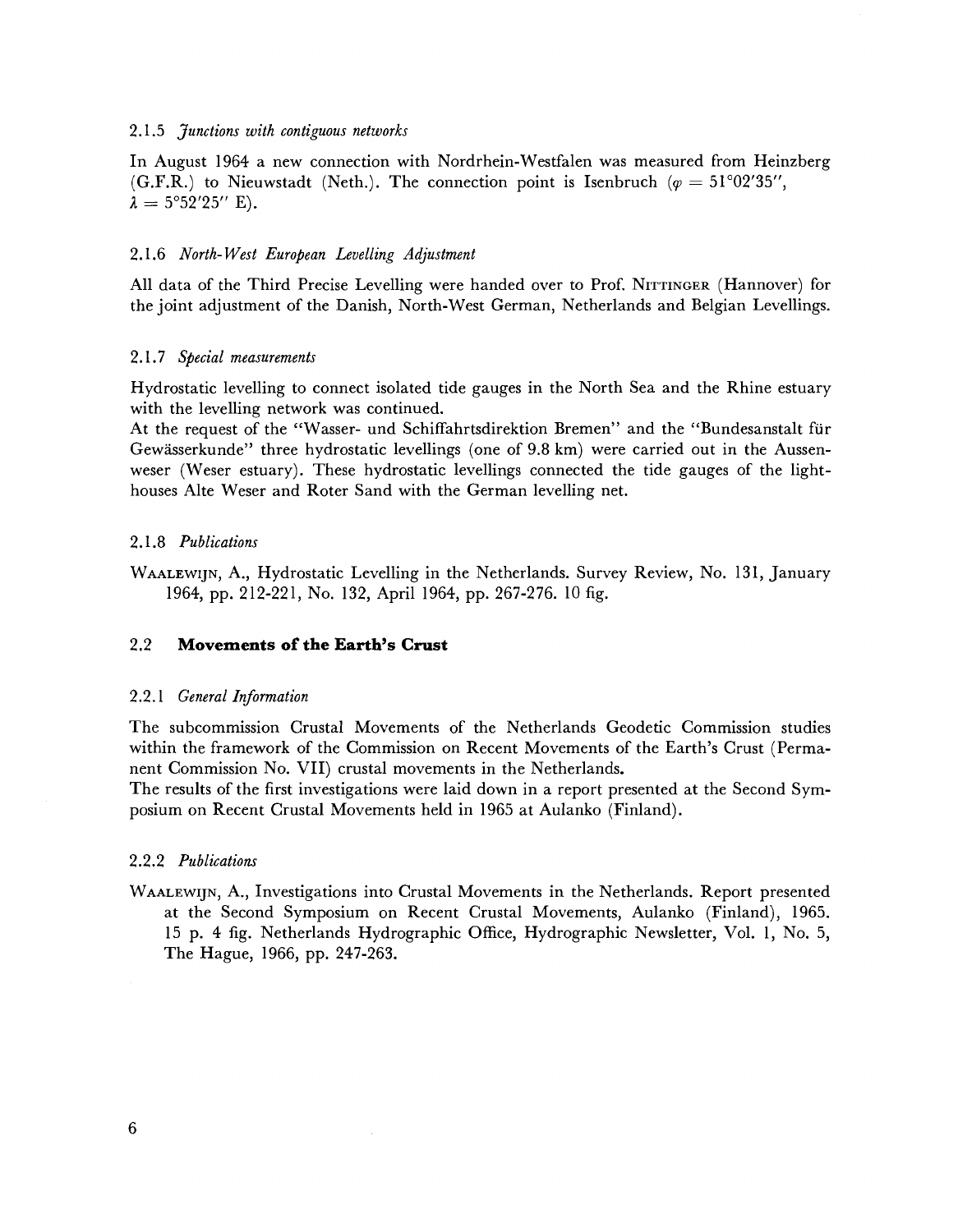# 3 GEODETIC ASTRONOMY, GEODETIC STUDY OF THE SATELLITES

# 3.1 **Geodetic Astronomy**

#### 3.1.1 *Twin Laplacepunt Ubachsberg- Tongeren*

In the summer of 1966 test measurements were carried out at Ubachsberg and Tongeren for the determination of these two stations as a twin Laplacepoint. The observations were made using a Wild T4 theodolite and the method of Gougenheim is being applied. The definite measurements will probably be made in 1968.

#### 3.1.2 *Publications*

- ROELOFS, R., Selection of Stars for the Determination of Time, Azimuth and Laplace Quantity by Meridian Transits. Netherlands Geodetic Commission, Publications on Geodesy, New Series, Vol. 2, No. 2, Delft, 1966. 35 p. 28 fig.
- HUSTI, G. J., Simultaneous Determination of Latitude, Longitude and Azimuth by Horizontal Directions at the Sun. Netherlands Geodetic Commission, Publications on Geodesy, New Series, Vol. 2, No. 3, Delft, 1966. 19p. 16 fig.

## 3.2 **Satellite Observations**

## 3.2.1 *General Information*

In the Netherlands one station participates in the programme of the Western-European Sub-Commission of the International Commission for Artificial Satellites.

The station is operated by the Geodetic Institute of the Delft Technological University and the observations are made using a sidereally driven camera of the Bouwers-Maksutov concentric mirror type. The optical characteristics of this camera are : focal length 1200 mm, effective aperture 210 mm, spherical field 5° square.

By 14th February 1967 fifty successful observations had been made, including 15 simultaneities, 8 on Echo-2 and 4 on Pageos. An additional 15 observations were reported by the end of April, 1967. Until the decay of the Geos-A optical beacon in December 1966 about 10 flash sequencies had been recorded successfully.

Echo and Pageos plates provide from about 5 to 40 chopped images or trial chops per plate, leading to an equal number of astronomically referred directions, recorded versus time. Experience suggests that these individual directions are accurate to about 1" (standard deviation).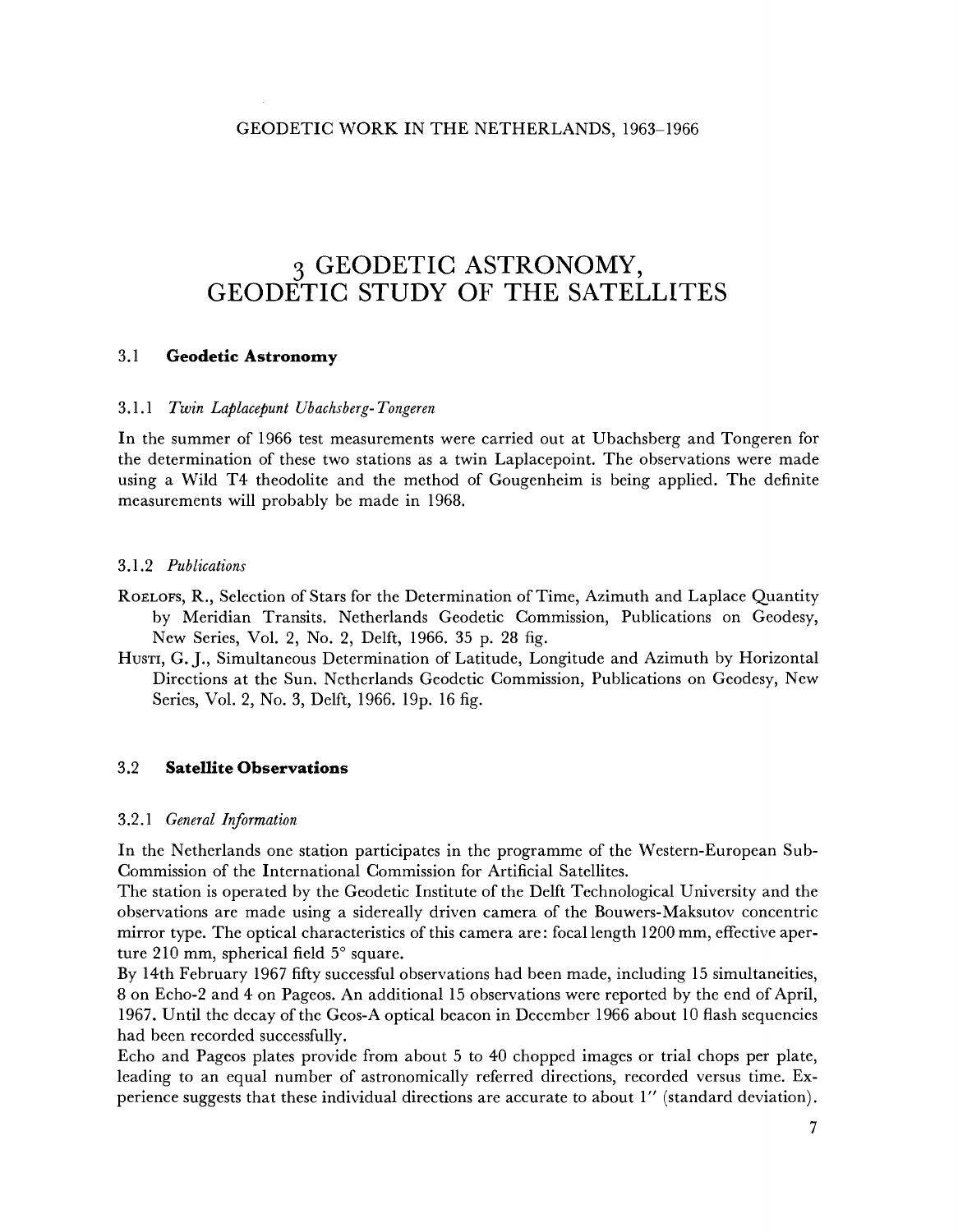# 3.2.2 Publications

- AARDOOM, L., MUNCK, J. C. de, An Experiment on Photographic Satellite Tracking. 3 p. 1 fig. in: G. Veis, The Use of Artificial Satellites for Geodesy, North Holland Publishing Company, Amsterdam, 1963, pp. 158-160.
- MUNCK, J. C. de, Expériment sur la photographie de satellites artificiels avec une haute précision 2 p. 1 fig. in: Réseau géodésique européen par observation de Satellites. Comptes rendus du symposium, Paris 14-16 décembre 1964, Imprimerie de l'Institut Geographique National, Paris, 1965, pp. 143-144.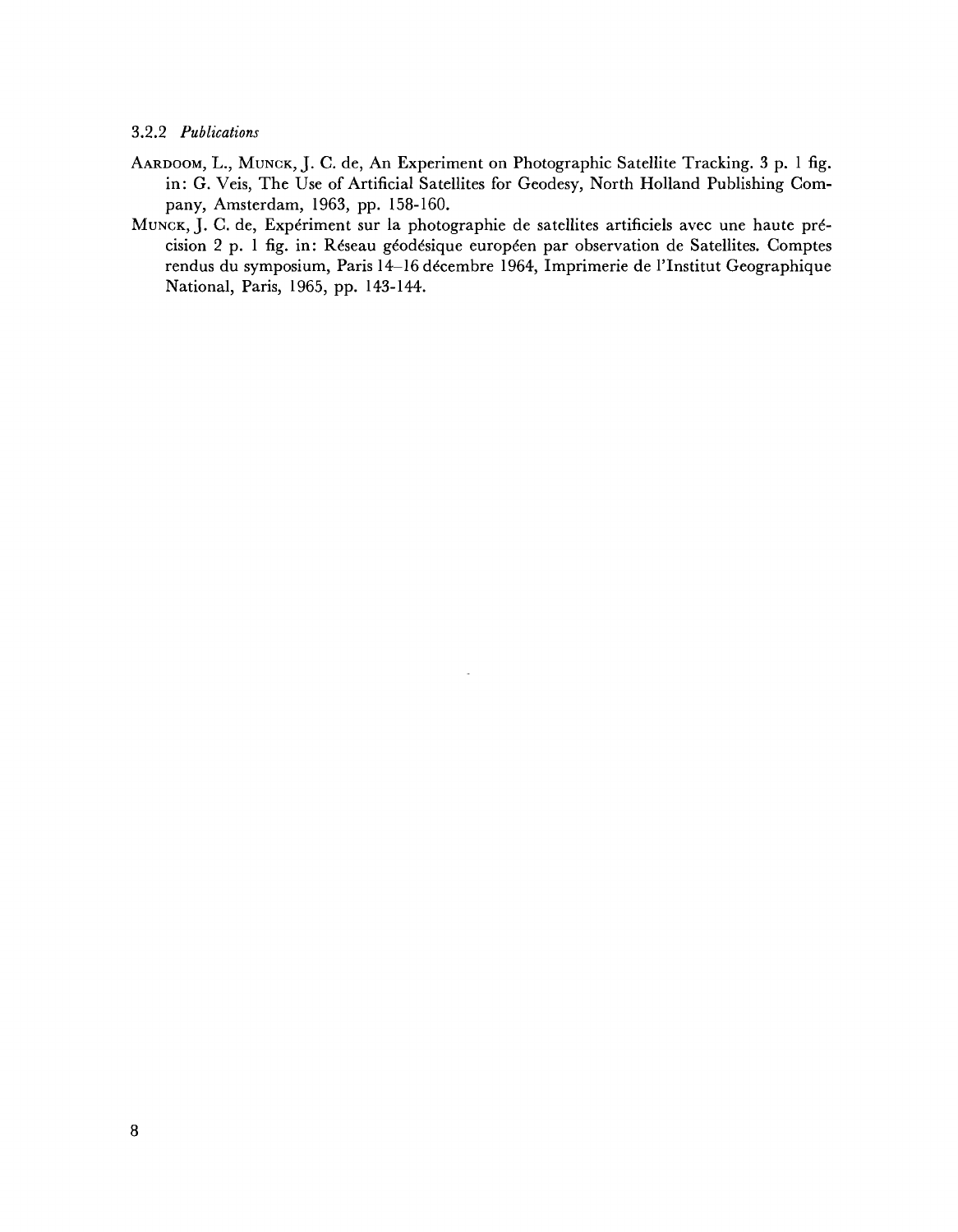# 4 GRAVIMETRY

# 4.1 **Oceanographic Expedition NAVADO**

The Geodetic Institute of the Delft Technological University participated from November 1964-September 1965 in "NAVADO 111", an oceanographic expedition on the North Atlantic. HNMS "Snellius", a survey vessel of the Royal Netherlands Navy, made ten east-west crossings along the parallels of  $22^\circ$ ,  $25^\circ$ ,  $28^\circ$ ,  $31^\circ$ ,  $34^\circ$ ,  $37^\circ$   $40^\circ$ ,  $43^\circ$ ,  $46$  and  $49^\circ$  North (fig. 4.1) during which gravity observations were carried out with a Askania sea gravimeter. During the first six crossings gravimeter Gss 2 - No. 11, belonging to the Department of Geodesy and Geophysics, University of Cambridge, was used while for the last four crossings use was made of instrument Gss 2-No. 19 of the Geodetic Institute of the Delft Technological University.

Continuous observations were made. The measured gravity was reduced for the Eötvös effect and for the drift of the instrument. Free air anomalies were computed by subtracting the normal gravity of the international ellipsoid from the measured gravity. The profiles of free air anomalies are published together with the simultaneously measured depth of the ocean and the intensity of the magnetic field in special issue No. 3 to Volume I of the Hydrographic Newsletter (published by the Netherlands Hydrographic Office). From these profiles the mean anomalies were computed for each degree longitude (e.g. the mean anomaly between  $24.5^{\circ}$  and  $25.5^{\circ}$ ) West is indicated at  $25^{\circ}$ W). The results are shown in fig. 4.1.

## 4.2 **Surinam**

In April 1966 a gravity survey was carried out on the continental shelf of Surinam. The measurements were again made on board of the "Snellius" with gravimeter Gss 2 - No. 19 of the Geodetic Institute of the Delft Technological University. The results are being published in special issue No. 4 to Volume I of the Hydrographic Newsletter which will appear in the course of 1967.

### 4.3 **Publications**

The Oceanographic Expedition NAVADO. An Abstract of the Commanding Officer's Reports. Netherlands Hydrographic Office, Hydrographic Newsletter, Vol. 1, No. 4, The Hague, 1965, pp. 216-218.

NAVADO 111. Bathymetric, Magnetic and Gravity Investigations. Netherlands Hydrographic Office, Hydrographic Newsletter, Vol. I, special issue No. 3, The Hague, 1967.

Oceanographic Exploration of the Continental Shelf of Surinam. Netherlands Hydrographic Office, Hydrographic Newsletter Vol. 1, special issue No. 4, The Hague, 1967.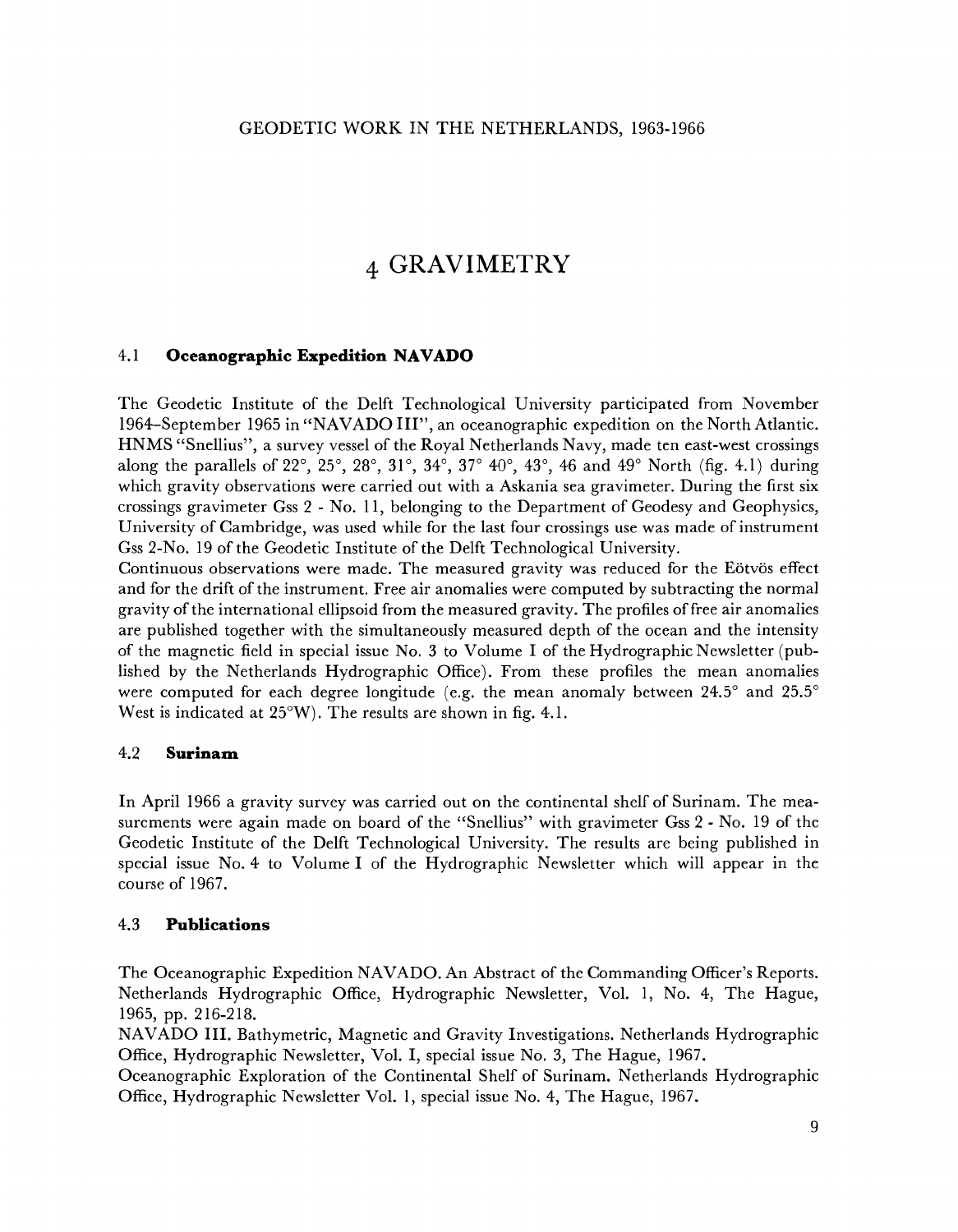# 5 DYNAMIC GEODESY

#### 5.1 **Surinam**

The gravity survey on the continental shelf of Surinam (see section 4.2) revealed the same irregular anomaly field as observed on the mainland. Additional computations of relative deflections of the vertical will be made.

# 5.2 **Publications**

- VENING MEINESZ, F. A., Volcanicity Cause of Equilibrium Disturbances of the Geoid. Koninklijke Nederlandse Akademie van Wetenschappen, Proceedings, Series B. 66, No. 1, Amsterdam, 1963, pp. 1-2.
- VENING MEINESZ, F. A., Relative Movements of Continents. Koninklijke Nederlandse Akademie van Wetenschappen, Proceedings, Series B. 66, No. 1, Amsterdam, 1963, pp. 3-7.
- VENING MEINESZ, F. A., TWO Types of Deep Ocean Trenches. Koninklijke Nederlandse Akademie van Wetenschappen, Proceedings, Series B. 66, No. 2, Amsterdam, 1963, pp. 55-63, 5 fig.
- VENING MEINESZ, F. A., The Earth's Crust and Mantle. Elsevier Publishing Company, Amsterdam, 1964. 124 p. 24 fig.
- VENING MEINESZ, F. A., Interpretation of Gravity Anomalies on the Westcoast of South America and in the Caribbean. Netherlands Geodetic Commission, Publications on Geodesy, New Series, Vol. 2, No. 1, Delft, 1964, pp. 5-22. 20 fig.
- VENING MEINESZ, F.A., The Puerto Rico Trench; Two Types of Deep Ocean Trenches. Netherlands Geodetic Commission, Publications on Geodesy, New Series, Vol. 2, No. 1, Delft, 1964, pp. 23-28. 5 fig.
- VENING MEINESZ, F. A., Mantle-Currents below the Mediterranean Area. Koninklijke Nederlandse Akademie van Wetenschappen, Proceedings, Series B. 67, Amsterdam, 1964, pp. 2 15-219.
- VENING MEINESZ, F. A., The Anchorage Earthquake. Koninklijke Nederlandse Akademie van Wetenschappen, Proceedings, Series B. 67, Amsterdam, 1964, pp. 339-340.
- VENING MEINESZ, F. A., A Cause of Changes of the Secular Geomagnetic Field. Koninklijke Nederlandse Akademie van Wetenschappen, Proceedings, Series B. 67, Amsterdam, 1964, pp. 341-343.
- VENING MEINESZ, F. A., Has Polar Wandering Influenced the Pattern of Mantle Convection? Koninklijke Nederlandse Akademie van Wetenschappen, Proceedings, Series B. 67, Amsterdam, 1964, pp. 435-440.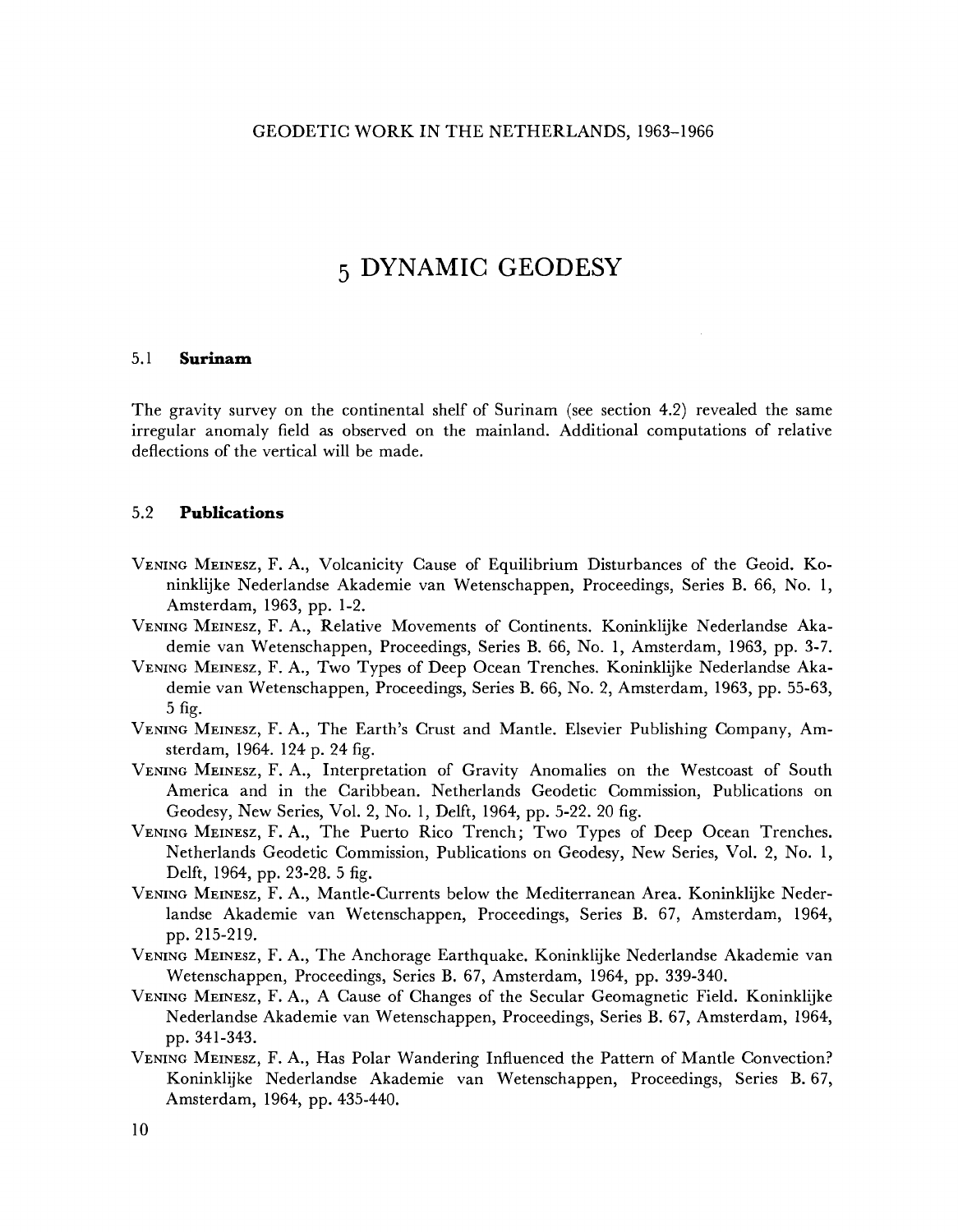- VENING MEINESZ, F. A., Origin of the Crustal Structure of the Mid-Ocean Ridges. Koninklijke Nederlandse Akademie van Wetenschappen, Proceedings, Series B. 68, Amsterdam, 1965, pp. 114-116.
- VENING MEINESZ, F. A., Dams Dangerous in Tectonically Unstable Areas (for example on the Italian side of the Alps). Tectonophysics, 1, pp. 517-519. Discussion. In: Continental Drift. Phil. Trans. Roy. Soc., 258, pp. 314-316.
- VENING MEINESZ, F. A., The Areas where the Two Parts of the Alpine-Himalayan Geosyncline Meet Each Other. Koninklijke Nederlandse Akademie van Wetenschappen, Proceedings, Series B. 69, Amsterdam, 1966, pp. 55-57.
- VENING MEINESZ, F. A., The Subcrustal Current-System between Alps and North Sea in the Present Period. Koninklijke Nederlandse Akademie van Wetenschappen, Proceedings, Series B. 69, Amsterdam, 1966, pp. 230-234.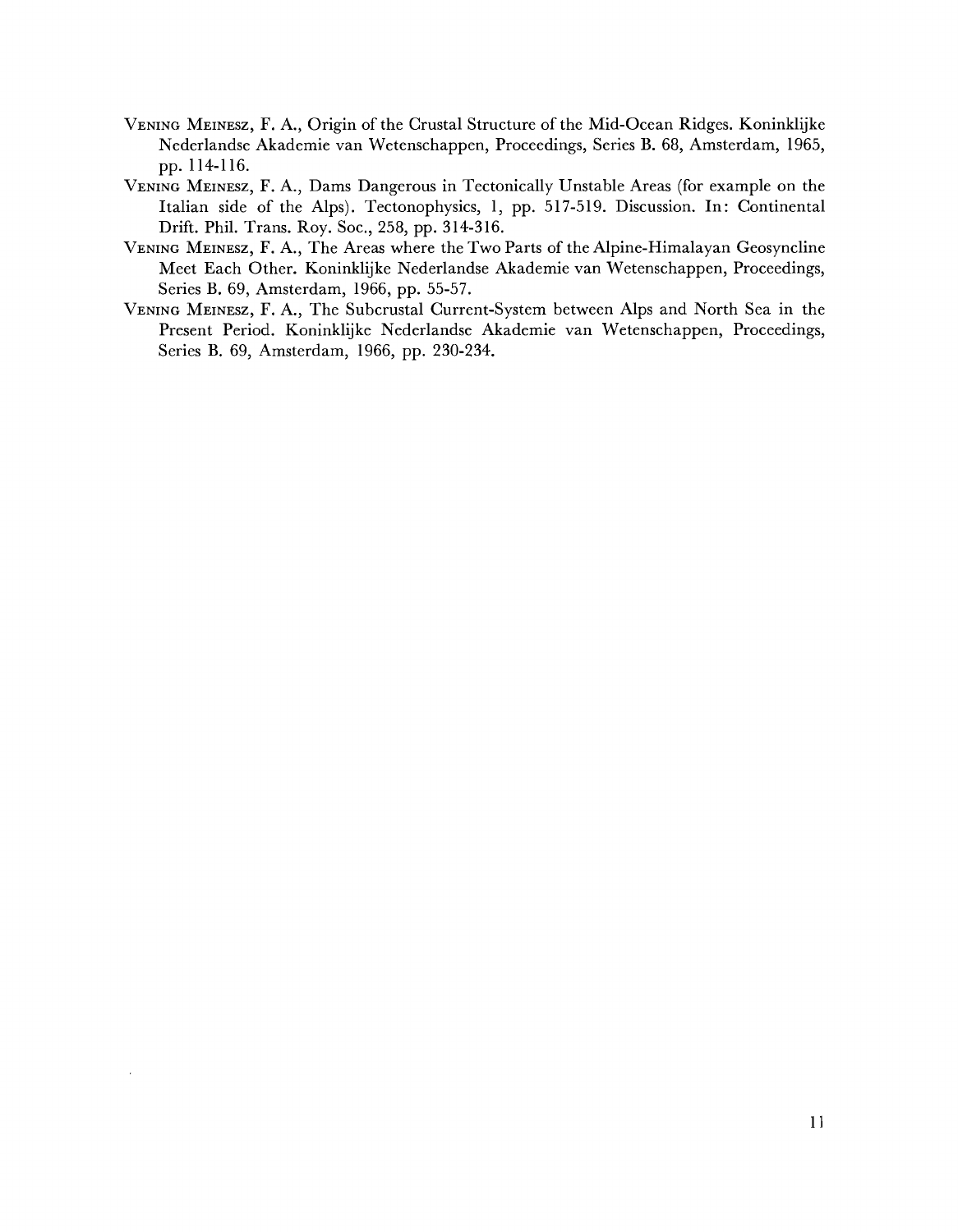